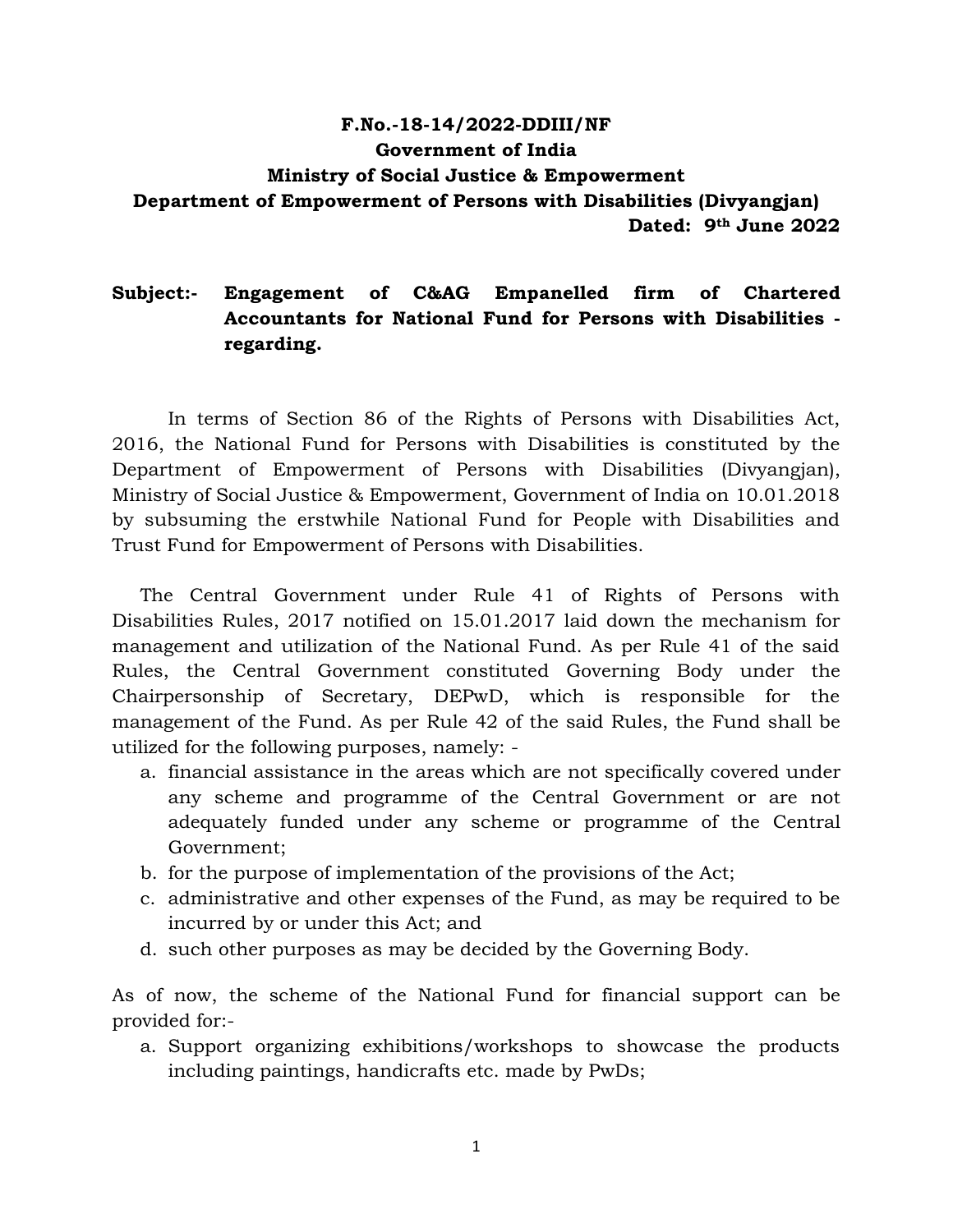- b. Support persons with benchmark disabilities who have excelled in sports or in fine arts/music/dance at the State level to participate in the National/International events; and
- c. Support persons with high support needs as recommended by the State Assessment Board on a case to case basis.

As per the provision, overall interest earned per year is the only amount available for utilization under the Fund for the welfare of persons with disabilities for such activities which are not covered under any other Scheme of the Department.

The National Fund intends to engage a Charted Accountant firm empanelled by the office of Comptroller and Auditor General of India (C&AG) for purpose of audit and account related work for the year 2022-23 which could be extendable on satisfactory completion of the assignment and approval of the competent authority for following assignments. The scope of work and eligibility criteria are as under:-

## **A. Scope of Work for CA Firm**

- I. Preparation of the accounts of the National Fund inclusive of erstwhile Trust Fund for Empowerment of Persons with Disabilities and National Fund for People with Disabilities compatible with and conforming to the requirements of the Income Tax Act 1961.
- II. Preparation of Annual Accounts, Income and Expenditure Statement, Balance Sheet and financial statement of the National Fund.
- III. Preparation and Filing of annual ITR as well as Quarterly TDS and other Return as per Income Tax Act, 1961 as amended from time to time.
- IV. Scrutiny case & CIT Appeal, follow-up/appearing before appropriate IT authority, obtaining the certificate for non-deduction of Tax U/s 197, etc., and income tax-related matters including for erstwhile Trust Fund and Old national fund.
- V. Conduct Regular Audit of the National Fund under the Income Tax Act, 1961.
- VI. Any other incidental and/or consequential matters not mentioned above including relating to the Income Tax/Accounts for the assessment of Tax.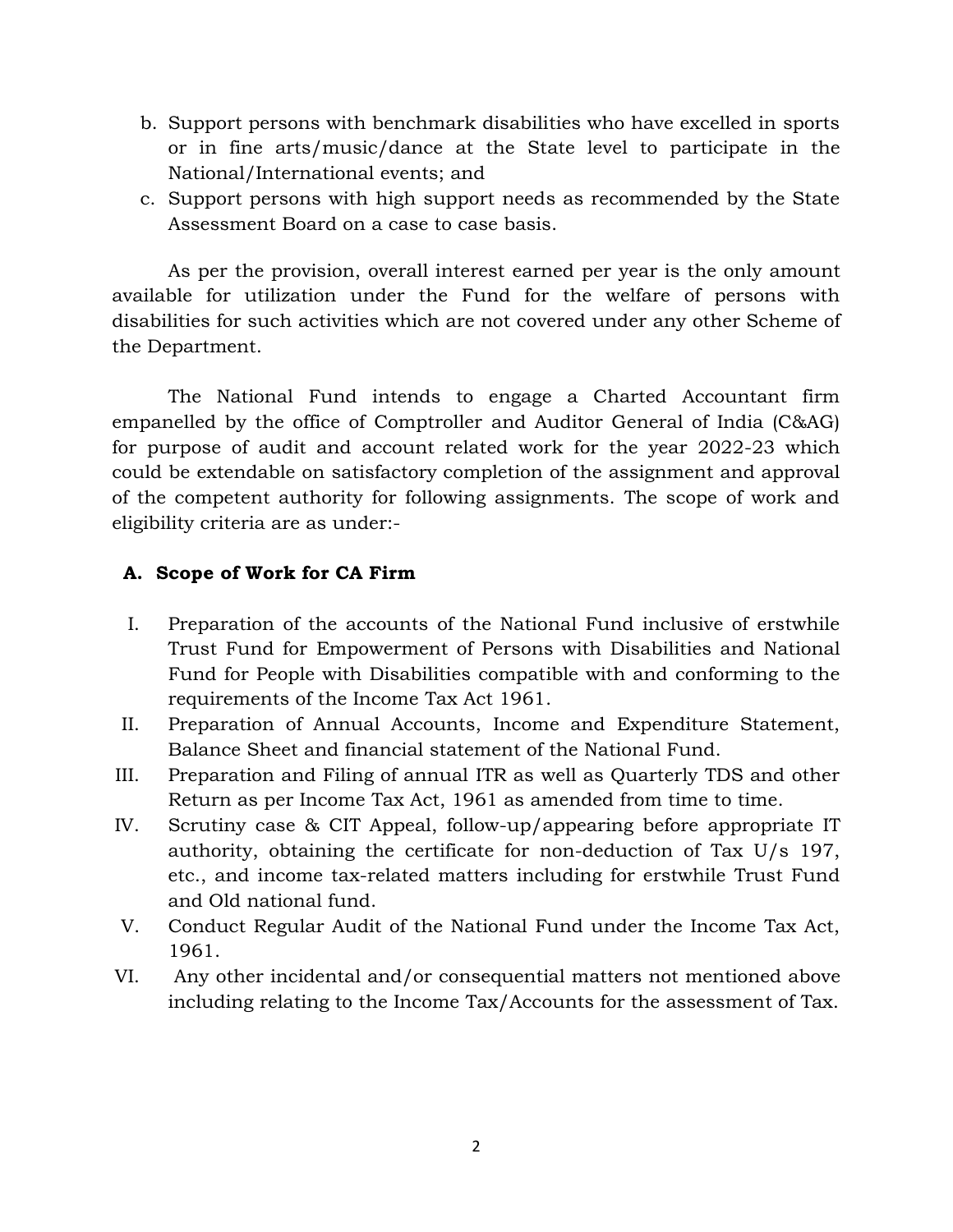### **B. Eligibility Criteria and Technical Qualifications**

 The proposal in accordance with two bid system (separate technical and financial bid in two separate envelope) is invited from the C&AG empanelled CA firms for the above assignments in respect of National Fund for Persons with Disabilities as per the following criteria: -

- 1. Eligibility for CA firms to apply:
	- a. Minimum 3 partners in the firm;
	- b. Minimum 5 years of existence of the firm;
	- c. Experience of the firm in handling the assignment of autonomous bodies/ PSUs and providing Consultancy on issues like Income Tax, GST, VAT to Government Organizations and Public limited companies/ PSUs with turnover not less than Rs. 100 Crores.
	- d. The firm or its partners should not be facing any investigation or inquiry by any tax authority for violation of any of the tax laws.
- 2. As regards the experience, a mandate letter or agreement from the concerned clients regarding turnover, a certificate from CA firm other than the applicant will be required to be furnished with the following documents;
	- a. Partnership deed/MoA of the firm
	- b. Date of registration of the Firm
	- c. Copy of the work orders/sanction orders
	- d. Proof of empanelment with C&AG
	- e. Technical Proposal may be submitted as per **Annexure.**

### **C. Evaluation Criteria**

The evaluation of Technical Bids will be done on the basis of the following criteria:-

| S.  | Criteria                    | <b>Maximum</b> | <b>Marking Scheme</b>               |
|-----|-----------------------------|----------------|-------------------------------------|
| No. |                             | <b>Marks</b>   |                                     |
|     | No. of Partners in the      | 15             | Minimum 5 marks for 3 partners      |
|     | firm                        |                | 1 mark for every additional partner |
|     |                             |                | Maximum marks upto 15               |
| 2.  | Existence of the Firm       | 15             | Minimum 5 marks for 5 years         |
|     | its<br>since<br>years<br>ın |                | additional<br>mark for every        |
|     | inception.                  |                | completed year                      |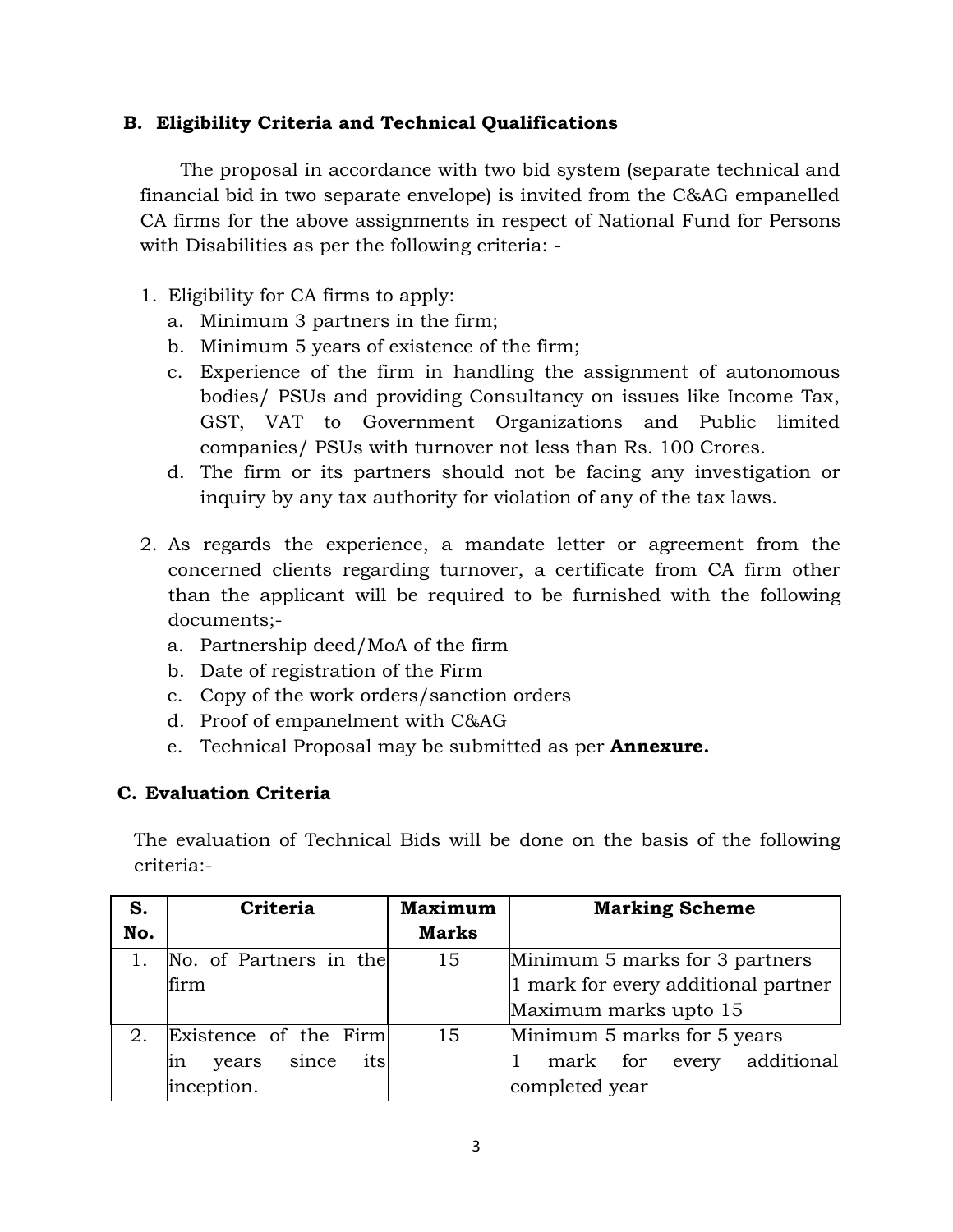|    |                                                                                                                                                                                                                                                                                               |    | Maximum marks up to 15                                                                                                                                                                                                                                                                 |
|----|-----------------------------------------------------------------------------------------------------------------------------------------------------------------------------------------------------------------------------------------------------------------------------------------------|----|----------------------------------------------------------------------------------------------------------------------------------------------------------------------------------------------------------------------------------------------------------------------------------------|
| 4. | Experience of the firm<br>in handling the<br>assignment<br>- of<br>autonomous bodies/<br>PSUs and providing<br>Consultancy on issue<br>like Income Tax, GST,<br>VAT to Government<br>Organizations and<br>Public limited<br>companies/ PSUs with<br>turnover not less than<br>Rs. 100 Crores. | 20 | Minimum 10 Marks for 3 PSUs/<br>Autonomous bodies/ Govt. and<br>Public limited companies/ PSUs<br>with turnover not less than Rs. 100<br>crores.<br>1 mark for every additional PSU/<br>Autonomous body/ Govt.<br>organization / Public limited<br>companies.<br>Maximum marks up to20 |
|    | Total:                                                                                                                                                                                                                                                                                        | 50 |                                                                                                                                                                                                                                                                                        |

#### **D. Criteria for Opening of Financial Bid**

Those bidders who have minimum score of 70% i.e. 35 out of 50 marks will qualify for opening their financial bid.

#### **E. Format of Financial Bid**

The bidders will submit a lump sum annual quote for the entire financial year 2022-23 excluding taxes for the above assignment and the entire scope of work.

#### **F. Qualification for selection**

A technically qualified bidder with lowest financial bid will qualify for selection.

#### **G. Payment Plan**

The payment will be released to the CA firm in quarterly installments (after each quarter) subject to the satisfactory completion of the assignment in all respects.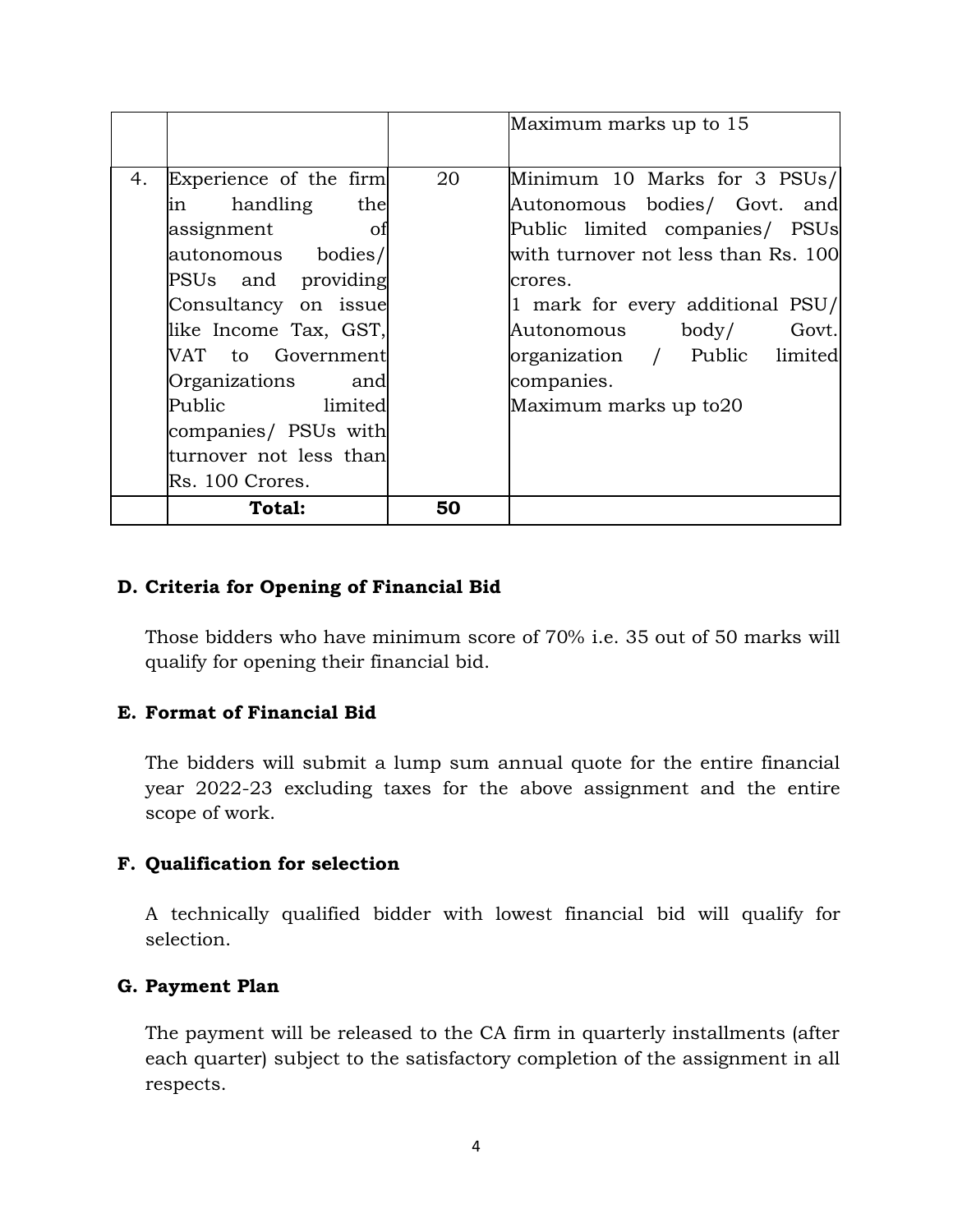#### **H. Penalty for non-performance**

In case of non-fulfillment of obligation as above, the Competent Authority of National Fund, DEPwD in its absolute discretion may impose such penalty being not more than the loss suffered or as it may deem fit.

In case the CA firm does not complete the job or leaves it in between, the National Fund, DEPwD will have the right to get the assignment completed from another agency and such amount will be recovered from the CA firm.

Interested CA firms who are empanelled with C&AG and meet the eligibility and technical qualifications as mentioned above may submit their technical and financial bid in separate envelope within 30 days i.e. upto  $12<sup>th</sup>$  July, 2022.

Both parts of the offer must be submitted in separate sealed envelopes clearly superscribing Part-I (Technical Bid) and Part-II (Financial Bid) on the cover itself. Both parts of the offer addressed to Shri D.K. Panda, Under Secretary, Department of Empowerment of Persons with Disabilities must be put in the tender box kept in the CR Section (Ground floor), Department of Empowerment of Persons with Disabilities, Pt. Deendayal Antodaya Bhawan, CGO Complex New Delhi – 110003, on or before  $12<sup>th</sup>$  July, 2022 up to 04:00 pm. Part 1 of the offer will be opened at 04:30 pm on the same day in the presence of the intending bidders or their authorized representatives.